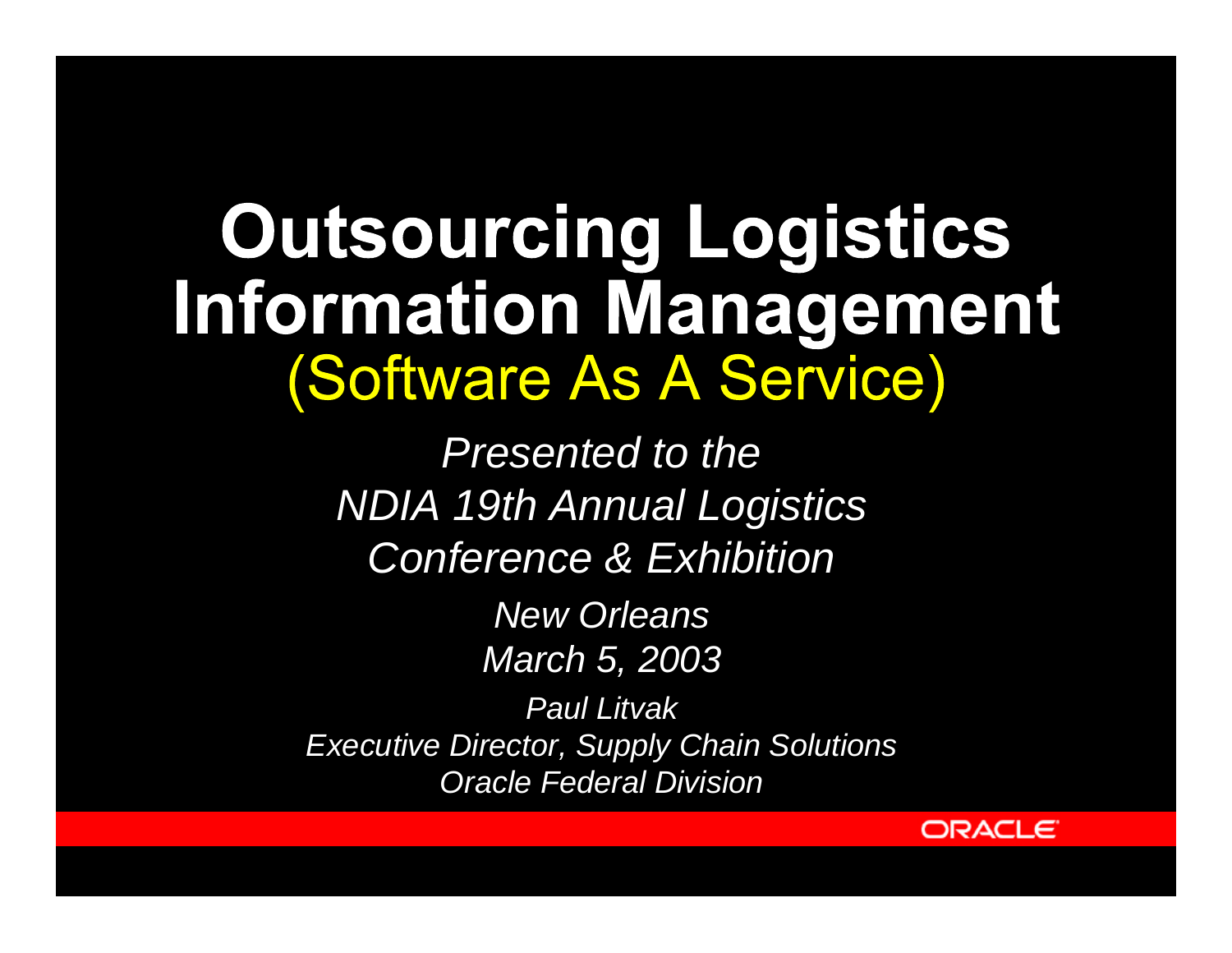#### **Defense Logistics Information** Management

#### *FLE Process Metrics*

| <b>OBJECTIVE</b> | <b>METRIC</b>        | <b>MEASURES</b>                     |
|------------------|----------------------|-------------------------------------|
| Economy          | <b>Minimize Cost</b> | Item total cost                     |
|                  |                      | Cost per<br>transaction             |
|                  |                      | Cost per seat                       |
|                  |                      | <b>Logistics IT</b><br>system count |

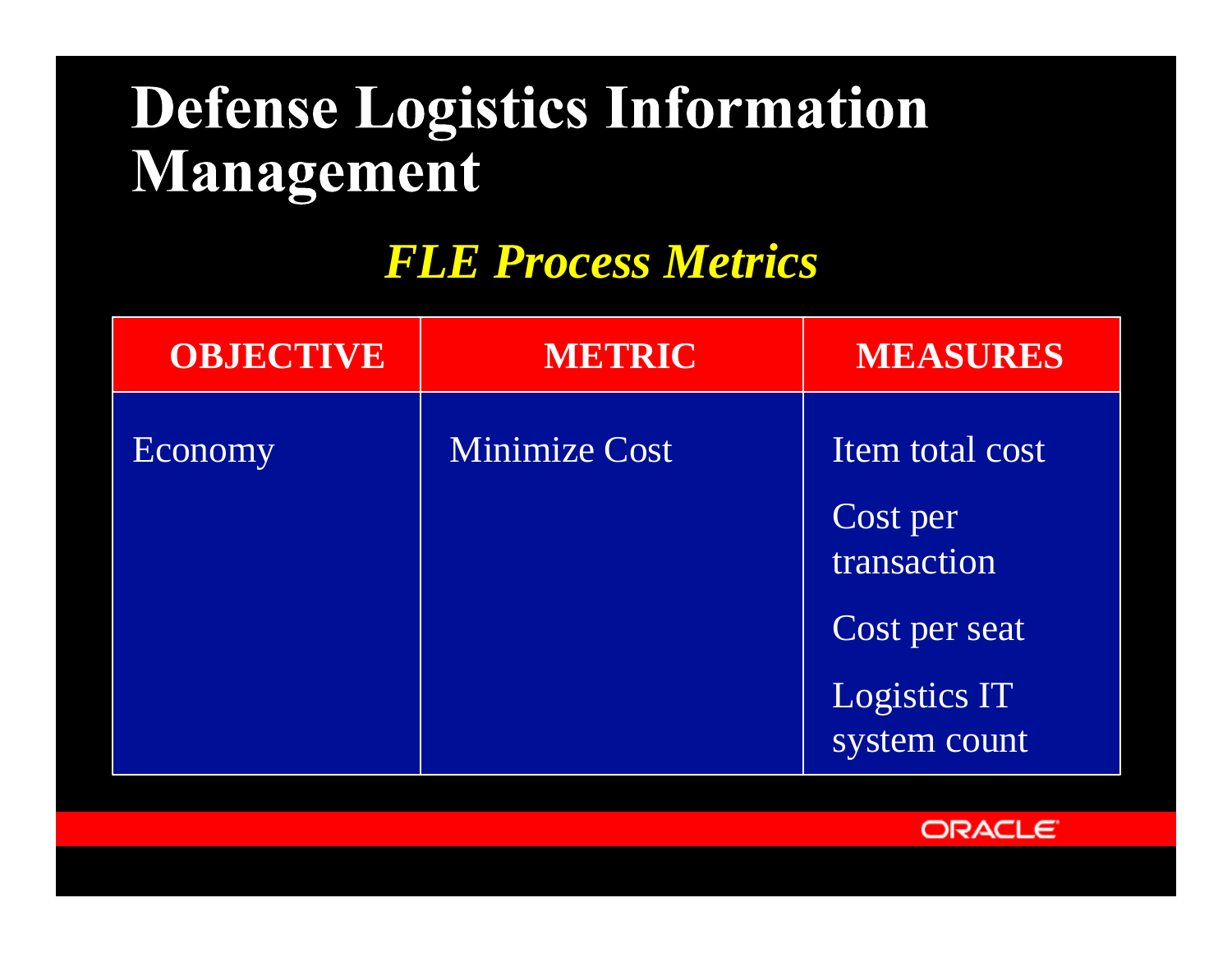### The Difficulty of Managing **Defense Logistics Information**

- **Distributed computing environment with too many** disparate legacy systems
- Inconsistent system performance and availability
- ü Software implementations take too long and cost too much
- Installed systems have high maintenance costs
- Insufficient number of trained personnel for IT systems management

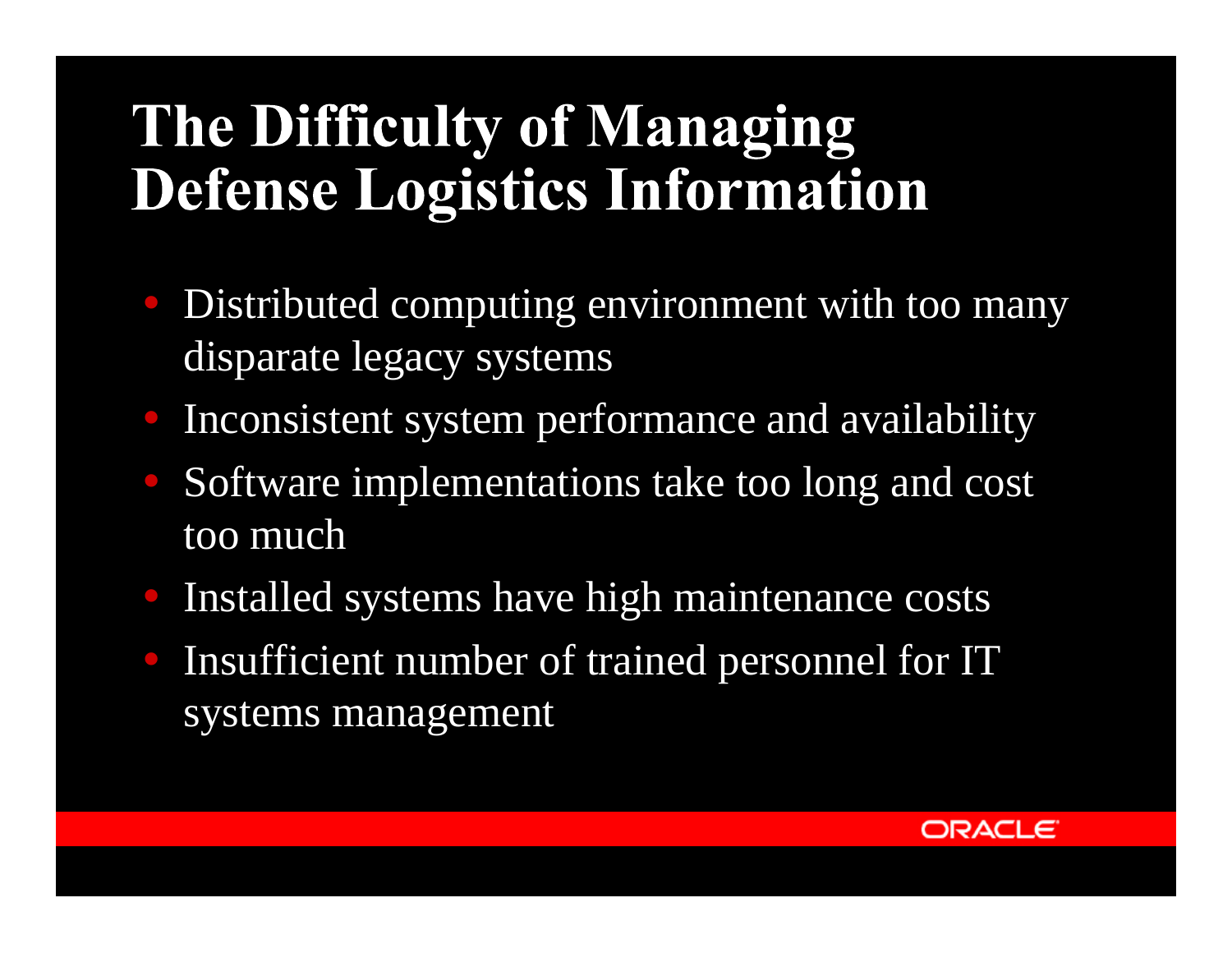## **Critical Issues for Defense Logistics Information Management**

- **Technology**
	- **Loss of data (disasters, sabotage)**
	- **Security (compromise of data and systems)**
	- **Connectivity (no or low bandwidth)**
	- **Slow response times**
	- **High cost of ownership**
- **Applications**
	- **Old, outdated programs in obsolete or proprietary code**
	- **Long upgrade and update cycles**
	- **Fragmented data**
	- **Difficult and expensive integration among systems**
	- **Long, expensive implementations (GOTS & COTS)**
	- **High cost of ownership**

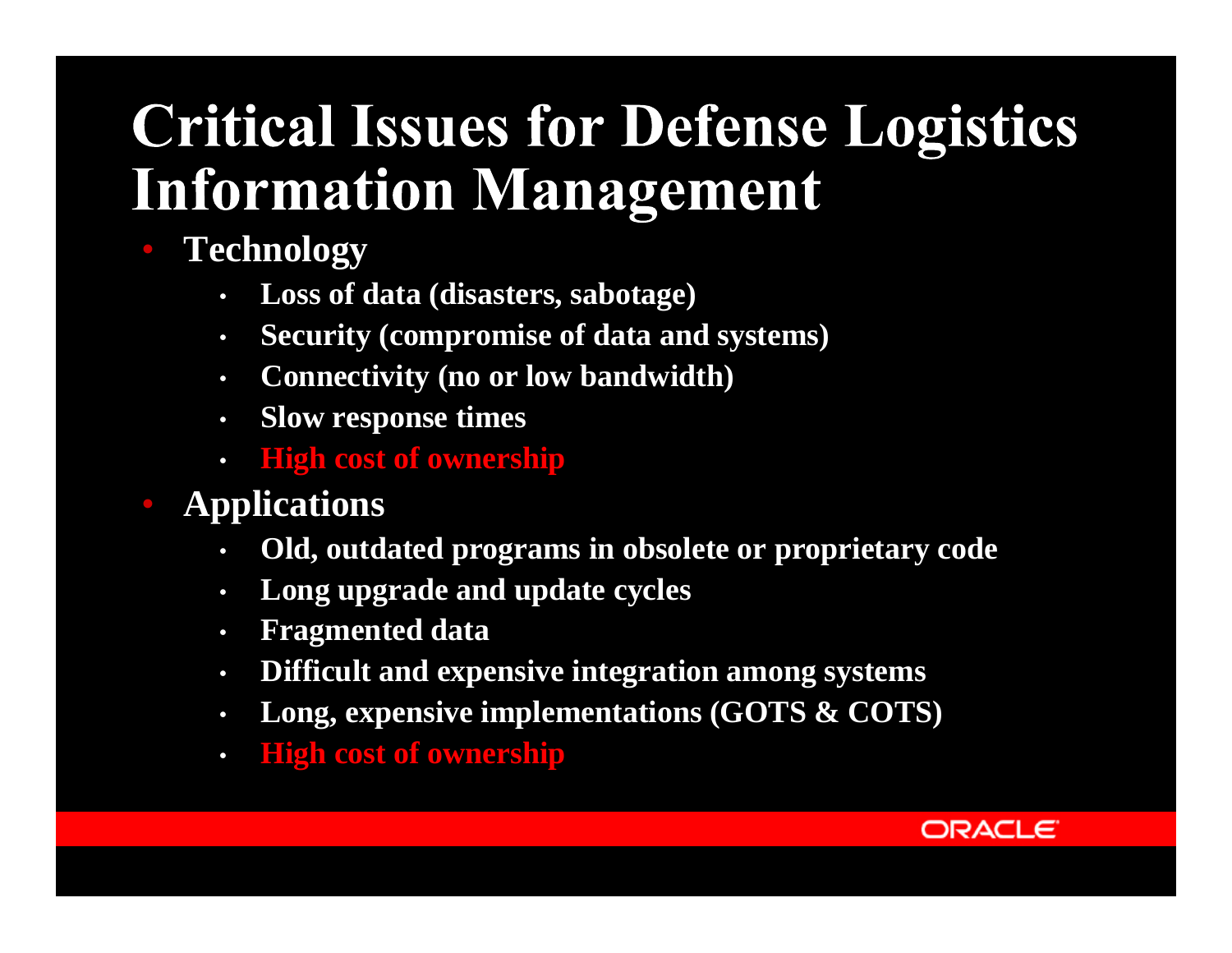## The High Cost of Managing Software

**"Customers can spend up to 4 times the cost of their software license per year to own and manage their applications."**

> -**Brian Zrimsek Research Director The Gartner Group January 2003**

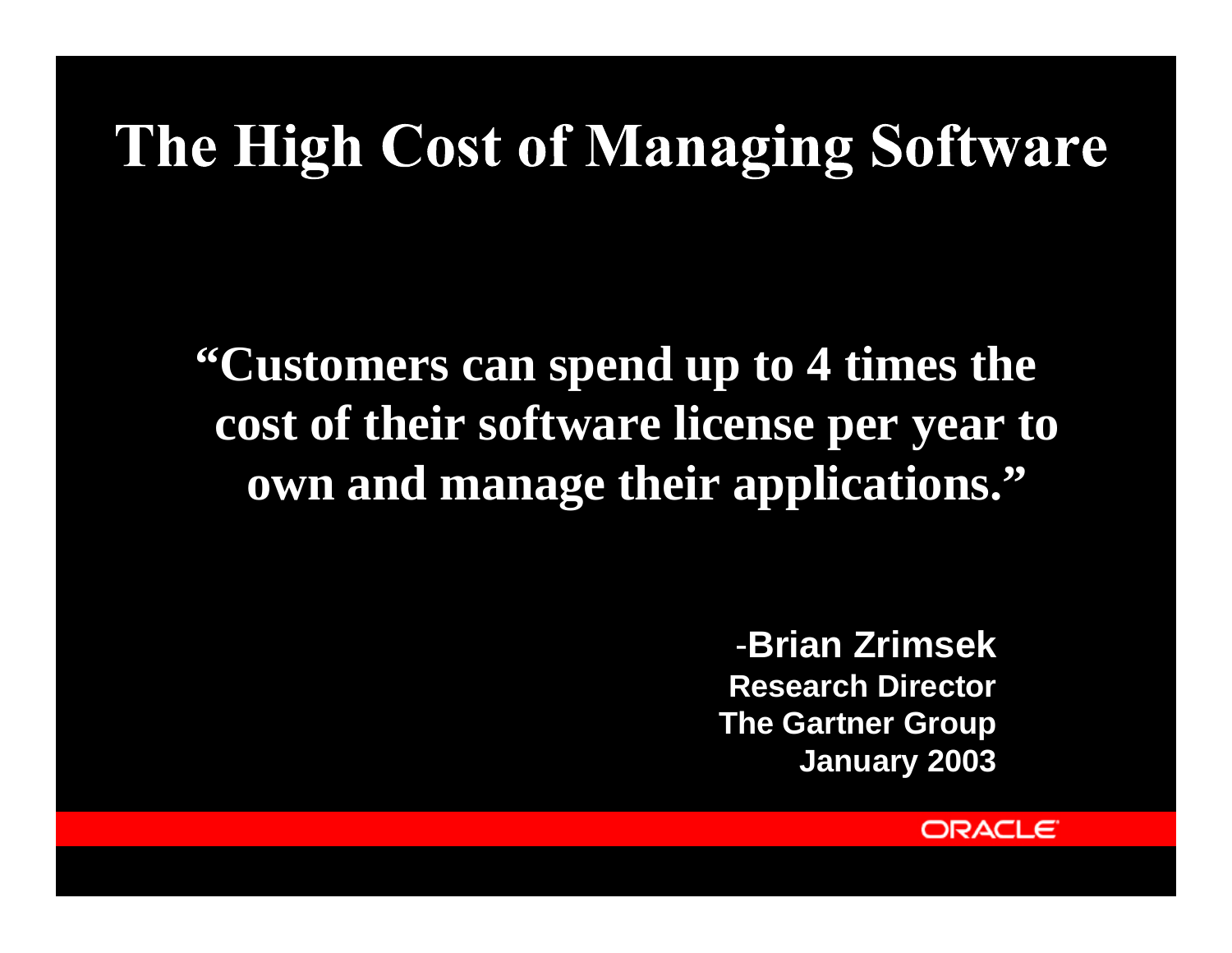# The High Cost of Managing Software

**Software Cost**

\$1M one time

**Management Cost**

4x Purchase Price PER YEAR

\$4M per year

**\$20M** over 5 years



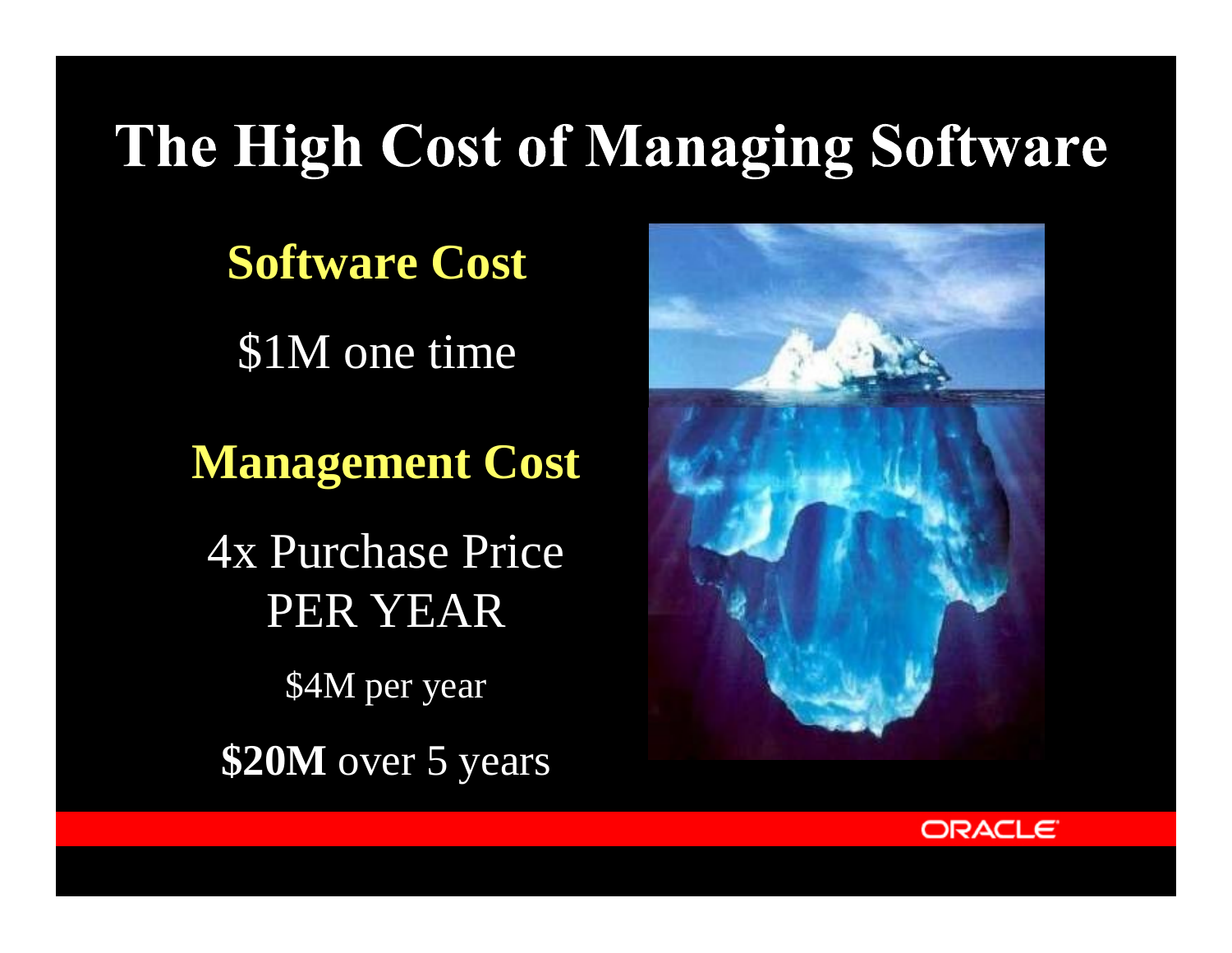#### A New Way of Dealing with the Problem

- **Outsourcing for key software management services**
	- **Availability Management**
	- **Performance Management**
	- **Security Management**
	- **Change Management**
	- **Problem Management**

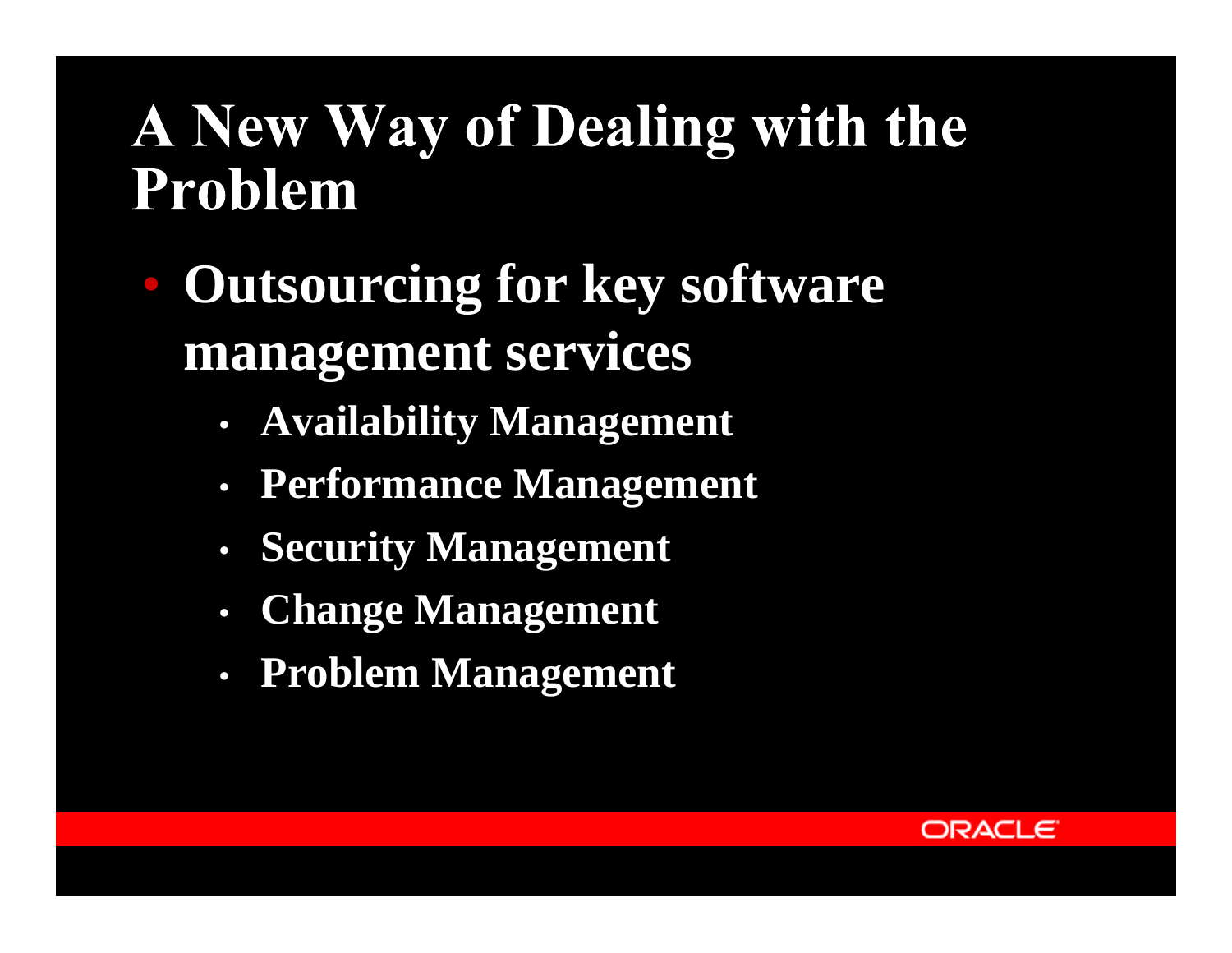# **Outsourcing: Evolution of the Industry**

#### **Traditional IT**

**In-house Operations, Managemen Administration**

**Better Service Faster Service Lower Cost**

**Software As A Service**

**On-Demand Computing Applications Hosting Servicing Software Online Support Services Managed Services Application Service Provider**

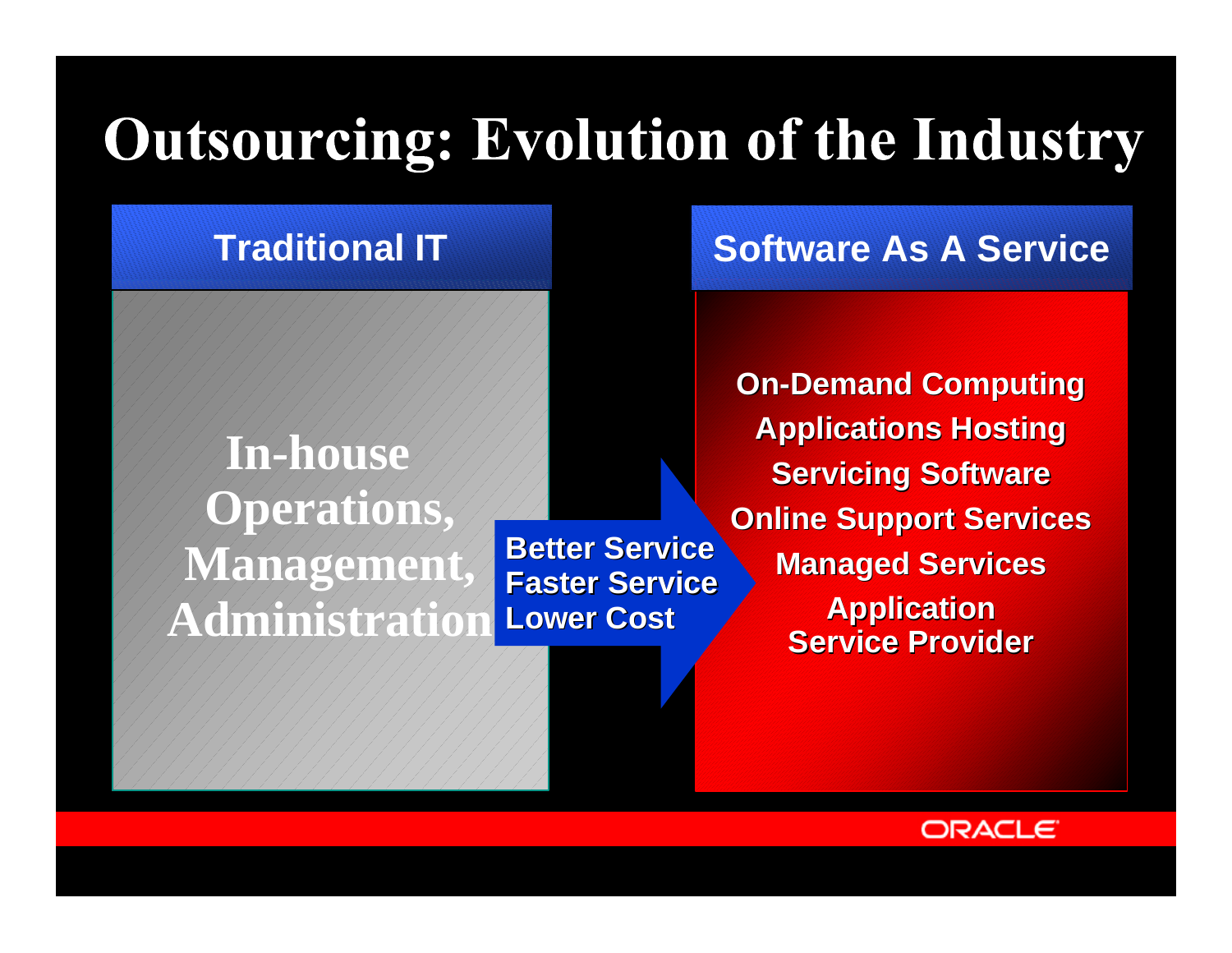# **Oracle Outsourcing**

|                       | <b>E-Business</b>                                                                                                                   |  | Technology                                             |                                                                                                                                     | Collaboration         |  |
|-----------------------|-------------------------------------------------------------------------------------------------------------------------------------|--|--------------------------------------------------------|-------------------------------------------------------------------------------------------------------------------------------------|-----------------------|--|
| <b>Applications</b>   | $e$ -businesssuite<br>ORACLE®                                                                                                       |  | <b>ISV or Cust</b>                                     | ORACLE <sup>®</sup><br><b>COLLABORATION</b> suite                                                                                   |                       |  |
| <b>Support</b>        |                                                                                                                                     |  | <b>ISV or Cust</b>                                     | ORACLE®                                                                                                                             |                       |  |
| <b>Implementation</b> | <b>Partner ORACLE</b>                                                                                                               |  | <b>Customer</b>                                        |                                                                                                                                     | <b>Partner ORACLE</b> |  |
| <b>Apps Admin</b>     | <b>Oracle</b><br><b>Manages</b><br><b>Availability</b><br><b>Security</b><br><b>Performance</b><br><b>Change</b><br><b>Problems</b> |  | <b>Customer</b>                                        | <b>Oracle</b><br><b>Manages</b><br><b>Availability</b><br><b>Security</b><br><b>Performance</b><br><b>Change</b><br><b>Problems</b> |                       |  |
| <b>DB/AS Admin</b>    |                                                                                                                                     |  | <b>Oracle</b><br><b>Manages</b><br><b>Availability</b> |                                                                                                                                     |                       |  |
| <b>System Admin</b>   |                                                                                                                                     |  | <b>Security</b><br><b>Performance</b>                  |                                                                                                                                     |                       |  |
| <b>HW Admin</b>       |                                                                                                                                     |  | <b>Change</b><br><b>Problems</b>                       |                                                                                                                                     |                       |  |

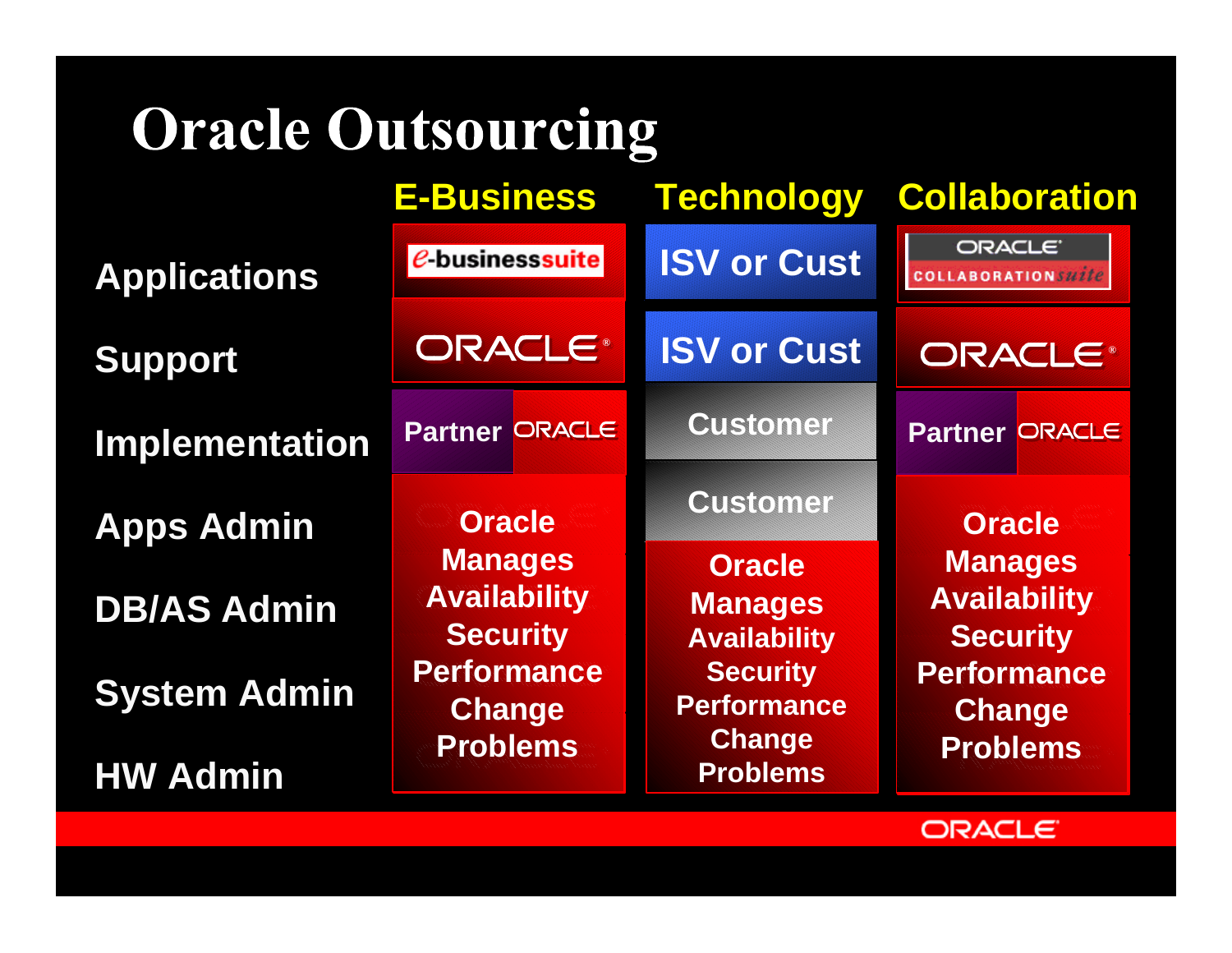## **Oracle Outsourcing**

- Deployment options (set monthly fee)
	- @ Oracle (4 secure data centers)
	- @ Customer
- ü Examples of Oracle's 590 Customers
	- Hellman Worldwide Logistics
	- UNOCAL
	- Tropicana
	- Kvaerner Pulping
	- National Endowment for the Humanities
	- Department of the Interior
- ü Soon to be:
	- Other Federal Civil Agencies & DOD customers

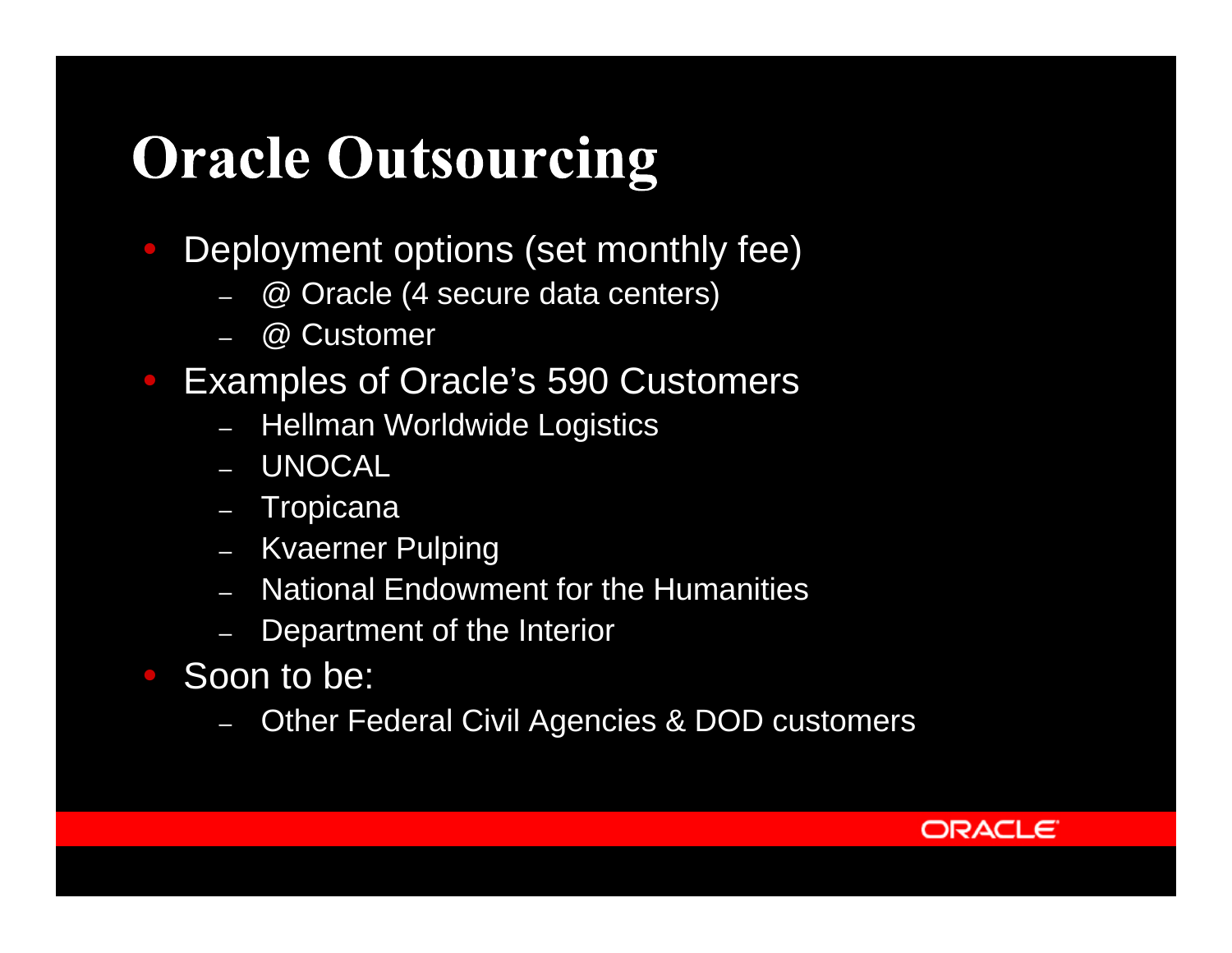#### **Customer Benefits Achieved with** Outsourcing

- ü Availability Management
	- 24X7 expert systems monitoring
	- Two hour disaster recovery time
- Performance Management
	- Up to 40% improvement in transaction processing time
- Security Management
	- Automatic testing & application of all software patches
- Change Management
	- Automatic upgrades reduce time & complexity
- Problem Management
	- Customers file 50% fewer support requests
	- Requests resolved 50% faster compared to offline environment
	- 60% of problems resolved without any customer intervention

#### **50% reduction in software costs!**